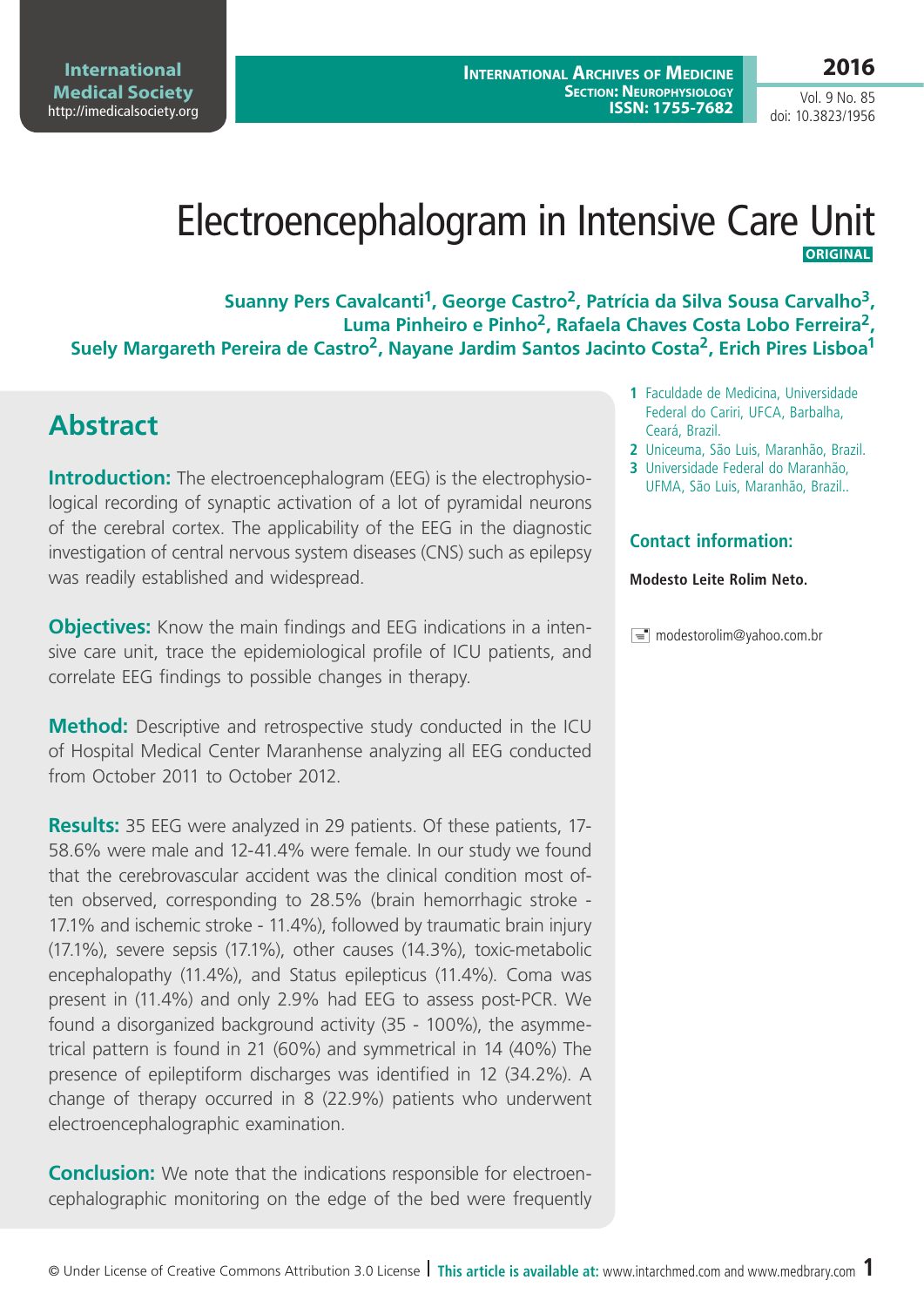**International Archives of Medicine Section: Neurophysiology ISSN: 1755-7682**

**2016** Vol. 9 No. 85 doi: 10.3823/1956

altered level of consciousness and seizures. Before electroencephalographic patterns analyzed by the study, we realized that in all tests the background activity was disorganized and there was a significant incidence of epileptiform discharges.

**Keywords** Electroencephalogram; ICU; Electroencephalographic Patterns.

## **Introduction**

The electroencephalogram (EEG) is the electrophysiological recording of synaptic activation of a lot of pyramidal neurons of the cerebral cortex. The German psychiatrist Hans Berger is credited as the first to perform the human EEG records in 1924 [1].

The applicability of the EEG in the diagnostic investigation of central nervous system diseases (CNS) such as epilepsy, was readily established and widespread [2].

The evaluation of the EEG in the intensive care unit (ICU) provides a noninvasive measure the edge of the bed of brain function in critically ill patients [3].

Recently, with continuous EEG monitoring have been indicated in intensive care units (ICU) in patients with subarachnoid hemorrhage (SAH), intracranial bleeding, traumatic brain injury (TBI), epilepticus state, and neurological diagnostic situations inconclusive or the monitoring of sedation in critically ill patients [4].

Abend et al (2010) in a search with doctors neurologists found as the primary indication of the EEG in the ICU epilepticus state detection and non-convulsive. [5]

Garzon conceptualized the status epilepticus as a seizure lasting more than or equal to 30 minutes or repeated shorter duration of crises but without regaining consciousness. [6]

The neurological monitoring of patients with SAH initiated a new strategy for the early detection of cerebral vasospasm, more feared and disabling complication of this disease. Vespa et al (2005) conducted a study in 32 patients with SAH, which found a decrease in quantitative variability relative of alpha waves (AR) in 100% of patients with vasospasm, angiographically confirmed in 10 of 19 patients, a decrease of AR preceded the clinical diagnosis of vasospasm in 2.9 days. [7]

 The patient with severe TBI admitted to the ICU has a high rate of morbidity and mortality, with only 20-30% of patients achieving functional independence during its evolution. The prevention of secondary brain injury is one of neuro intensivism pillars and between this the prevention and monitoring of convulsions during its progress in order to reduce and protect the brain through immediate intervention. [8]

Frequent monitoring of electroencephalographic indication in ICU patients is diagnostic confirmation of EEG silence, characterized by a lack of brain electrical activity. [9]

We decided to conduct a study to know the main indications for electroencephalographic monitoring, its possible findings, epidemiological profile of patients undergoing examination, therapeutic changes correlated with EEG findings and clinical outcome of the patient.

## **Method**

This is a retrospective study, through the analysis of medical records of patients who underwent EEG from October 2011 to October 2012. The sample corresponded to the EEG number during the study period. Data collection was performed with the aid of a standardized form, developed by the authors, and consist of the following variables: age, gender,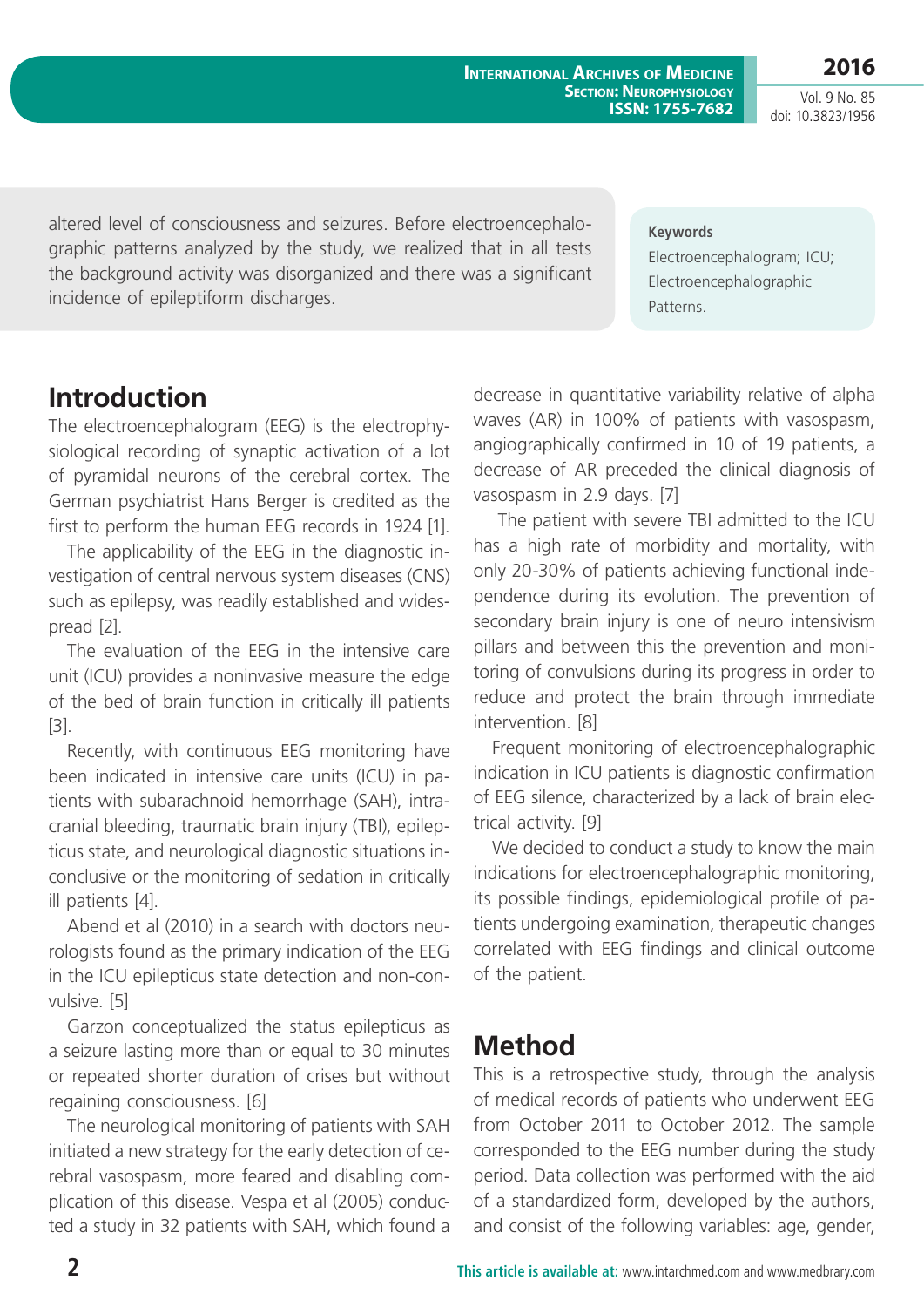Vol. 9 No. 85 doi: 10.3823/1956

indications for EEG, ICU admission diagnosis, EEG findings, change of therapy compared to EEG findings and the clinical outcome of the patient.

After collection, the data were tabulated in a spreadsheet using Excel 2007 program. Later they were exposed in descriptive tables and statistical analysis was performed using the Statistical 7.0 software, considering a 0.05 significance level. To compare the proportions of qualitative variables, we used chi-square test with Yates correction. The analysis of mean differences between quantitative variables in the qualitative function was performed by ANOVA test "one way".

## **Results**

35 EEG were analyzed in 29 patients, five patients underwent more than one test. Of these patients, 17-58.6% were male and 12-41.4% were female. The average age of the patients was found 64.59  $\pm$ 17.91%. With regard to clinical outcome, we observed that 79.3% of the evaluated were discharged and only 20.7% died.

The initial diagnosis of the participants is the diagnosis of admission, which is the reason for hospitalization in the intensive care unit. In our study we found that the cerebrovascular accident was the clinical condition most often observed, corresponding to 28.5% (brain hemorrhagic stroke - 17.1% and ischemic stroke - 11.4%), followed by traumatic brain injury (17.1%), severe sepsis (17.1%), other causes (14.3%), toxic-metabolic encephalopathy (11.4%), and status epilepticus (11.4%). Not occurring statistical significance when correlated diagnosis and mortality.

The electroencephalographic monitoring was asked if the patient had change consciousness level (62.7%), seizures (25.7%) or an association of change of consciousness with convulsion (8.6%), and only 2.9% EEG performed to evaluate post-PCR.

The EEG findings were identified from five electroencephalographic patterns that are: activity, symmetry and attenuation of background activity, epileptiform discharges, periodic patterns, electrographic status and electroencephalographic silence.

In all EEG evaluated found a disorganized background activity (35-100%), the asymmetrical pattern was found in 21 (60%) and symmetrical in 14 (40%). The attenuation of background activity was present in 29 (82.9%) of the reports. The presence of epileptiform discharges was identified in 12 (34.2%), though most did not show this pattern 23 (65.7%). Of the 35 reports, 7 (20%) had electroencephalographic status and between them, 4 (11.4%) had epileptiform pattern, while 3 (8.57%) met periodic pattern.

A marked result of this study was that all patients with electrographic status had resolution of crises and were discharged.

A change of therapy occurred in 8 (22.9%) patients who underwent EEG examination. In one patient he was suspended neuroleptic because it was identified in a standard EEG compatible with lithium intoxication. In two patients with anoxic encephalopathy was adjusted the anticonvulsant dose. Among the three cases of non-convulsive status, two were shown to be refractory to the use of anticonvulsants line 1 and 2 being started Propofol as a therapeutic alternative and in the third adjusted the dose of Topiramate. The last change was the suspension of Propofol, for it was from a patient with EEG silence.

The epileptiform discharge was identified equitably compared the identified pathologies, but curiously was not present in patients who were hospitalized with convulsive status.

Results in **Tables**: **1**, **2**, **3**, **4**, **5** and **6**.

#### **Table 1.**

| <b>Gender</b> | N  | $\%$  |
|---------------|----|-------|
| Female        | 12 | 41.4  |
| Male          | 17 | 58.6  |
| Total         | 29 | 100.0 |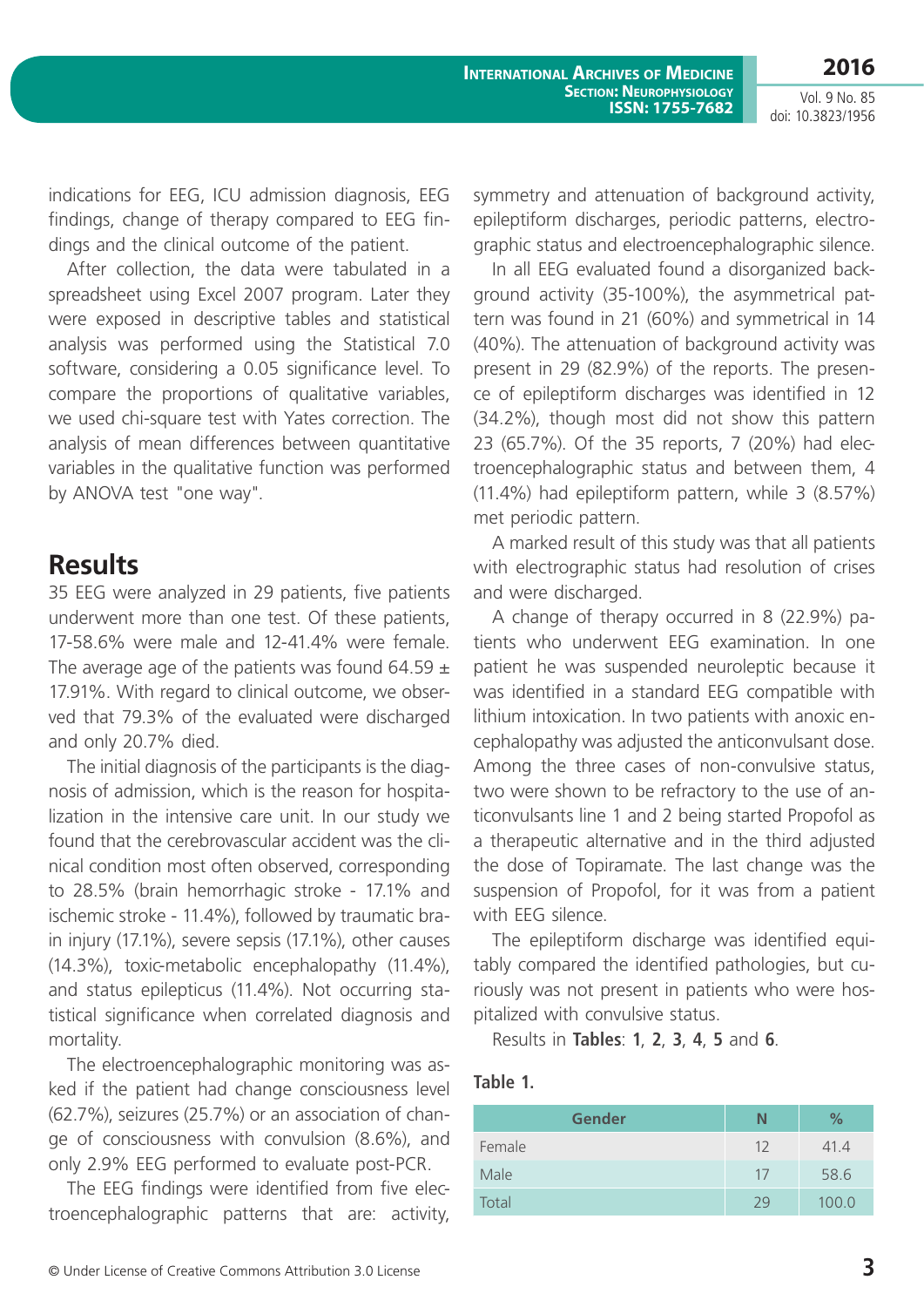Vol. 9 No. 85 doi: 10.3823/1956

**2016**

## **Table 2.**

| <b>Initial Diagnosis</b>       | Ν        | $\%$  |  |  |
|--------------------------------|----------|-------|--|--|
| Brain hemorrhagic stroke       | 6        | 17.1  |  |  |
| Traumatic brain injury         | 6        | 17.1  |  |  |
| Severe sepsis                  | 6        | 17.1  |  |  |
| Other causes                   | 5        | 14.0  |  |  |
| Ischemic stroke                | 4        | 11.4  |  |  |
| Toxic-metabolic encephalopathy | $\Delta$ | 11.4  |  |  |
| Status epilepticus             | 4        | 11.4  |  |  |
| Total                          | 35       | 100.0 |  |  |

### **Table 3.**

| <b>Indications</b>                                        | N    | ℅     |
|-----------------------------------------------------------|------|-------|
| Changed level of consciousness                            | $22$ | 62.7  |
| Seizures                                                  | 9    | 25.7  |
| Association of change of<br>consciousness with convulsion | 3    | 8.6   |
| Post-PCR evaluation                                       |      | 79    |
| Total                                                     | 35   | 100.0 |

| <b>EEG findings</b>                 | N            | $\%$ |       |
|-------------------------------------|--------------|------|-------|
| Background activity                 | Disorganized | 35   | 100.0 |
| Symmetry                            | Symmetric    | 14   | 40.0  |
| background activity                 | Asymmetric   | 21   | 60.0  |
| Epileptiform discharges             | Yes          | 12   | 34.3  |
| Periodic pattern                    | Yes          | 11   | 31.4  |
| Electrographic status               | Yes          | 7    | 20    |
| Electroencephalographic silence Yes |              |      | 79    |

## **Table 5.**

|                        | <b>Indications</b> |               |                |               |              |               |                |               |  |
|------------------------|--------------------|---------------|----------------|---------------|--------------|---------------|----------------|---------------|--|
| <b>EEG</b><br>findings | 1                  |               | $\overline{2}$ |               | 3            |               | 4              |               |  |
|                        | N                  | $\frac{0}{0}$ | N              | $\frac{0}{0}$ | $\mathsf{N}$ | $\frac{0}{0}$ | $\mathbb N$    | $\frac{0}{0}$ |  |
| Ictal pattern          |                    |               |                |               |              |               |                |               |  |
| Yes                    | 3                  | 13.6          | $\overline{0}$ | 0.0           | $\mathbf{1}$ | 33.3          | 0              | 0.0           |  |
| <b>No</b>              | 19                 | 86.4          | 9              | 100.0         | 3            | 100.0         | $\mathbf 1$    | 100.0         |  |
| Non-ictal pattern      |                    |               |                |               |              |               |                |               |  |
| Yes                    | 1                  | 4.5           | $\overline{2}$ | 22.2          | $\Omega$     | 0.0           | $\overline{0}$ | 0.0           |  |
| <b>No</b>              | 21                 | 95.5          | 7              | 77.8          | 3            | 100.0         | $\mathbf 1$    | 100.0         |  |

| N              | $\frac{0}{0}$ |                    | <b>Outcome</b>           |               |                |               |             |  |
|----------------|---------------|--------------------|--------------------------|---------------|----------------|---------------|-------------|--|
| 6              | 17.1          | <b>Initial</b>     |                          |               |                |               |             |  |
| 6              | 17.1          | <b>Diagnosis</b>   | N.                       | $\frac{0}{0}$ | N.             | $\frac{1}{2}$ | Chi-square* |  |
| 6              | 17.1          |                    | 29                       | 82.9          | 6              | 17.1          |             |  |
| 5              | 14.0          |                    | Brain hemorrhagic stroke |               |                |               |             |  |
| $\overline{4}$ | 11.4          | Yes                | 5                        | 13.6          | $\mathbf{1}$   | 16.7          | 0.5748      |  |
| $\overline{4}$ | 11.4          | <b>No</b>          | 24                       | 86.4          | 5              | 17.2          |             |  |
| $\overline{4}$ | 11.4          |                    | Traumatic brain injury   |               |                |               |             |  |
| 35             | 100.0         | Yes                | 5                        | 83.3          | $\mathbf{1}$   | 16.7          | 0.5748      |  |
|                |               | <b>No</b>          | 24                       | 82.8          | 5              | 17.2          |             |  |
| Table 3.       |               |                    | Severe sepsis            |               |                |               |             |  |
| N              | $\frac{0}{0}$ | Yes                | $\overline{4}$           | 66.7          | $\overline{2}$ | 33.3          | 0.5748      |  |
| 22             | 62.7          | <b>No</b>          | 25                       | 86.2          | $\overline{4}$ | 13.8          |             |  |
| 9              | 25.7          | Ischemic stroke    |                          |               |                |               |             |  |
|                |               | Yes                | 3                        | 75.0          | $\mathbf{1}$   | 25.0          | 0.7935      |  |
|                |               | <b>No</b>          | 26                       | 83.4          | 5              | 16.6          |             |  |
| 1              | 2.9           | Status epilepticus |                          |               |                |               |             |  |
| 35             | 100.0         | Yes                | 3                        | 75.0          | $\mathbf{1}$   | 25.0          |             |  |
|                |               | No                 | 26                       | 83.4          | 5              | 16.6          | 0.7935      |  |
|                | 3             | 8.6                |                          |               | Discharge      |               | Death       |  |

# **Discussion**

The electroencephalogram is a noninvasive method, easy to perform the bedside, and brought precious information regarding brain electrical activity in critically ill patients with altered consciousness, making possible the diagnosis of non-convulsive status. [10, 11]

In our study, the most common indications for performing the EEG were respectively changed level of consciousness (51.4%) and the presence of seizures (25.7%). Seo et al [12] states that the changed level of consciousness is not the best predictor of patient prognosis, since there are various levels of consciousness, so we must keep in mind that early detection of seizures, and appropriate treatments are important to reduce mortality and improve the prognosis.

Kamel et al [13] asserts that seizures occur after neurological injury and are strongly implicated in the pathogenesis of altered state of consciousness and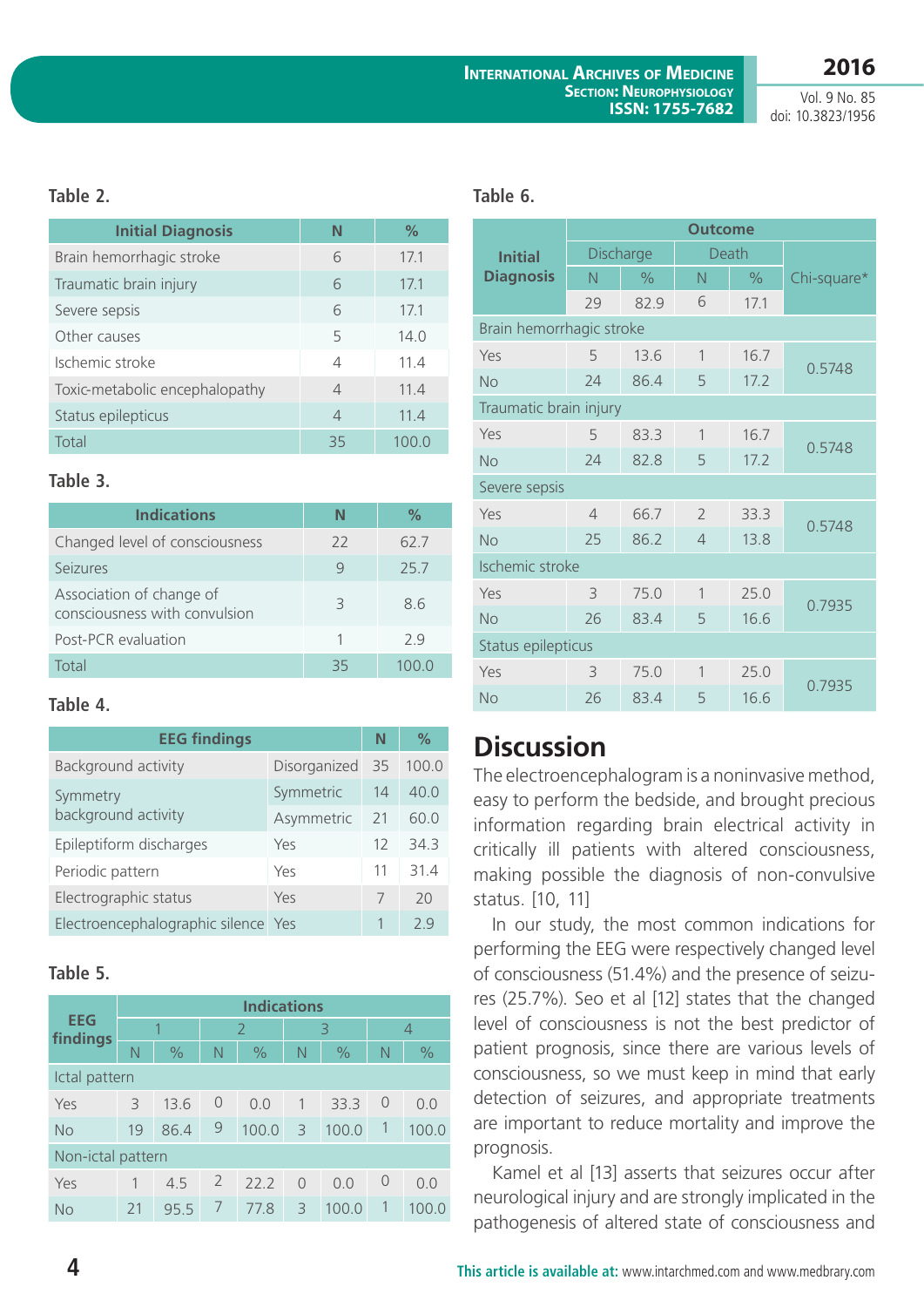**International Archives of Medicine Section: Neurophysiology ISSN: 1755-7682** **2016**

Vol. 9 No. 85 doi: 10.3823/1956

possible worsening of the injury neurológica. Mullen (2012) reports that early seizures occur in 4-18% of patients with accident vascular brain hemorrhage and patients who had seizures were associated with greater number of craniotomy and high hospitalization rates. [14] Vespa et al 2003 in an elegant study evaluating 109 patients with stroke (hemorrhagic stroke - 63, ischemic stroke - 46) identified 27.8% of seizures in patients with hemorrhagic stroke and only 6% in ischemic stroke. And 19% with clinical seizures without identification EEG, 76% only with electrographic status [15]. Similar findings were observed in our study when evaluating convulsive status not identified electrographic seizures. What can be explained by the time of the examination and the institution of appropriate therapy.

In a recent review, Friedman draws attention to patients with changed level of consciousness to arrive at the ICU are readily monitored for cardiac and respiratory function, but no monitoring of brain activity as a probable source of organ dysfunction is performed. Claasen et al analyzed 110 patients at the time of his first crisis, identifying seizure activity on EEG in more than 50% within the first hour monitoring. [17]

Seo et al proposes that EEG patterns give important clues in the elucidation of mental status changes, however it emphasizes the lack of specificity of these standards in determining the prognosis and is essential to correlate these findings with the clinical context in which they are. [12]

Kamel, studying 105 patients with EEG in the ICU where 89% were clinical, found that 27% had a history of seizures, 29% sepsis, 17% metabolic disorders, and 11% respiratory failure. In our research we found 11.4% with convulsive status, 17.1% with sepsis, but most patients who underwent EEG were neurological 45.6% (hemorrhagic stroke -17.1%, ischemic stroke - 11.4%, traumatic brain injury - 17.1). Corroborating our findings Hirsh found 40% of neurological disorders in which underwent electroencephalography. [18]

An extremely important aspect is the time of the EEG, because according to Young et al, when nonconvulsive status were diagnosed within 30 minutes of the start of the event, mortality was 35% compared to 75% of diagnosed after 24 hours. In our sample we found 17% of deaths not being related to the EEG findings, but the severity the base disease. [19]

 In a prospective, multicenter study comparing the use of PRO versus barbiturates, Rossetti et al stated that the status epilepticus that does not respond to anticonvulsant drug of 1st and 2nd line is termed refractory epileptic state, and their mortality reaches 16-39%. Once diagnosed, we must start a new therapeutic strategy as Propofol, Midazolam or Barbiturates. The author concluded that the control of refractory evil states were more frequent after the use of Propofol. In our research, we could not determine any differences in efficacy between drugs since only in two cases refractory Propofol was started as an alternative to ACD (1st and 2nd line); and none was used barbiturates.

## **Conclusion**

In our study we conclude that the public admitted to our ICU was composed mainly of elderly people who had the most common admission diagnosis acute neuronal injury. The most prevalent clinical entity hemorrhagic stroke.

We note also that the indications responsible for electroencephalographic monitoring on the edge of the bed were frequently changed level of consciousness and seizures.

Before electroencephalographic patterns analyzed by the study, we realized that in all tests the background activity was disorganized and there was a significant incidence of epileptiform discharges, standard higher predictive value in the diagnosis of status epilepticus non-convulsive.

A strong point of our study was the correlation between the presence of non-convulsive status and